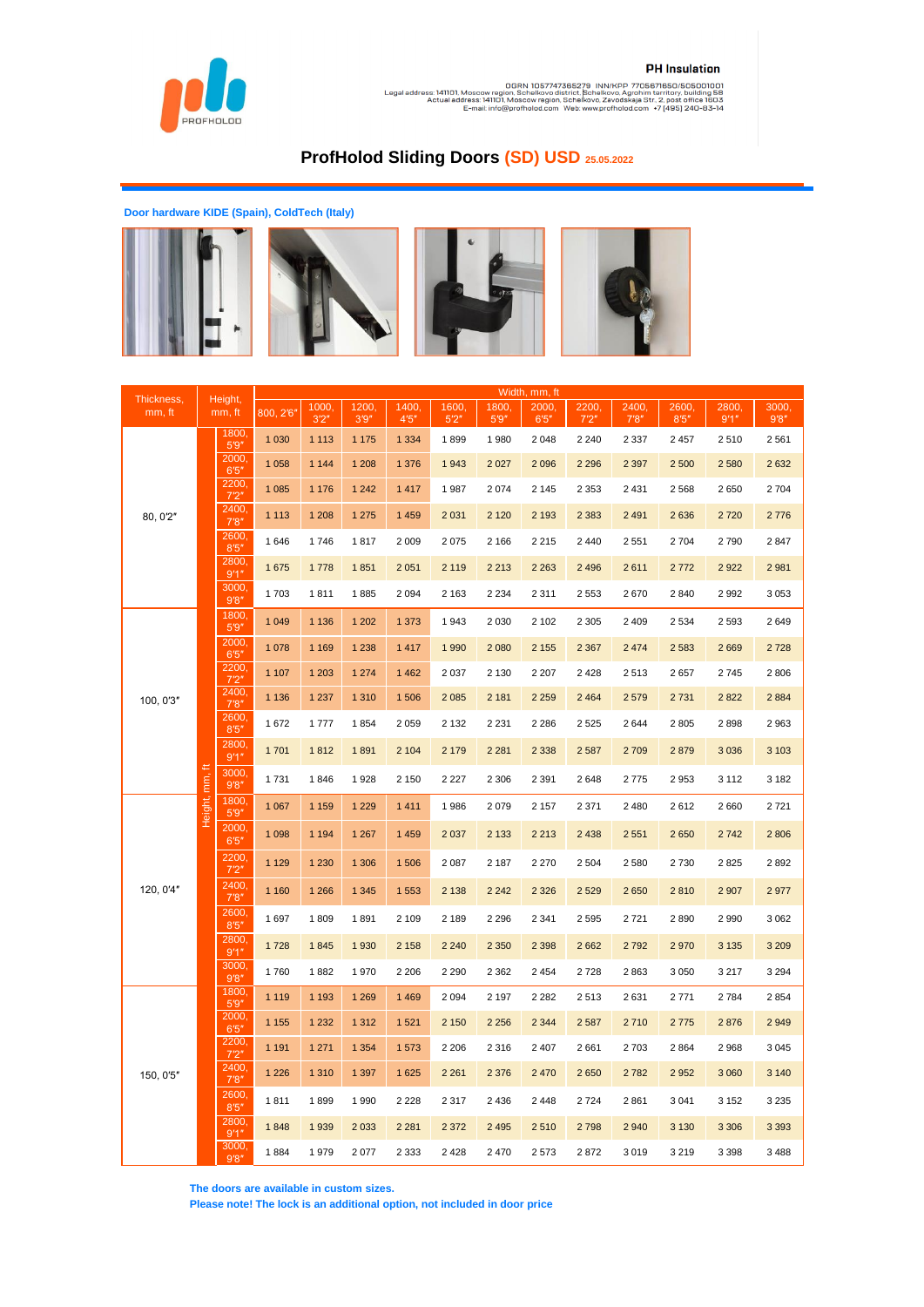- **Insulation**: rigid polyurethane foam. Foam density: up to 50 kg/m<sup>3</sup> Thermal conductivity 0,022 W/m\*K.
- $\bullet$ **Door metal** including the ends is made of 0,5 mm (0,01″) thick steel sheet, colored according to RAL catalog. The doors are wrapped in 50 μm thick film to prevent damage when transporting or mounting. The door lock come with keys and emergency opener from inside.
- **Sealing of doors along the perimeter** rubber sealing gasket by European manufacturers. The doors for freezing chambers are equipped with double profile gasket.



| Door code: |                                      |
|------------|--------------------------------------|
| SD         | Sliding door                         |
| L          | Low range temperature door           |
| М          | Medium range temperature door        |
| R/L        | Roll to the right / Roll to the left |
| Heavy      | Heavy handle                         |
| Light      | Light hahdle                         |

## Example of the door designation: SD 800 2000 100 mm ( 2<sup>'6"</sup> 6'5" 0'3") Ral9003/Ral9003 with 80 mm (2'6") with threshold

|                                                                                                   |                                                                                        |                      |                                                                                                                    | Door metal        |                      |                                    |                                            | Handle       |                 |                 |       |  |  |  |
|---------------------------------------------------------------------------------------------------|----------------------------------------------------------------------------------------|----------------------|--------------------------------------------------------------------------------------------------------------------|-------------------|----------------------|------------------------------------|--------------------------------------------|--------------|-----------------|-----------------|-------|--|--|--|
| Door type                                                                                         | Opening<br>width                                                                       | Opening<br>height    | Door leaf<br>thickness                                                                                             | <b>Inner Side</b> | Outer<br><b>Side</b> | <b>Threshold</b><br>height         | <b>Temperature</b>                         |              | Roll direction  | <b>Inner</b>    | Outer |  |  |  |
| SD                                                                                                |                                                                                        | 800, 2'6" 2000, 6'5' | 100, 0'3"                                                                                                          | RAL9003           | RAL9003              | 80, 0'2"                           | L                                          | $\mathsf{R}$ |                 |                 | Light |  |  |  |
|                                                                                                   |                                                                                        |                      |                                                                                                                    |                   |                      |                                    |                                            |              |                 |                 |       |  |  |  |
|                                                                                                   | <b>ITEM</b><br>Door code                                                               |                      |                                                                                                                    |                   |                      |                                    |                                            |              |                 |                 |       |  |  |  |
| DOOR FRAME HEATING CABEL FOR LOW TEMPERATURE COLD ROOMS (WITH                                     |                                                                                        |                      |                                                                                                                    |                   |                      |                                    |                                            |              |                 | 13,64           |       |  |  |  |
|                                                                                                   | L<br>TEMPERATURE CONDITIONS BELOW 0°C). PRICE FOR RUNNING METER                        |                      |                                                                                                                    |                   |                      |                                    |                                            |              |                 |                 |       |  |  |  |
|                                                                                                   | MOUNTING KIT FOR FIXING THE DOOR FRAME TO SANDWICH PANEL WITH OPENING<br><b>MFC SD</b> |                      |                                                                                                                    |                   |                      |                                    |                                            |              |                 |                 | 65,15 |  |  |  |
| MOUNTING KIT FOR FIXING THE DOOR FRAME TO A BRICK WALL<br><b>MFB</b>                              |                                                                                        |                      |                                                                                                                    |                   |                      |                                    |                                            |              |                 | 15,15           |       |  |  |  |
| MOUNTING KIT FOR FIXING THE DOOR FRAME TO A STEEL STUD CONSTRUCTIN<br><b>MFS</b>                  |                                                                                        |                      |                                                                                                                    |                   |                      |                                    |                                            |              |                 | 4,55            |       |  |  |  |
|                                                                                                   |                                                                                        |                      | DOOR LEAF MADE FROM STAINLESS STEEL AISI 304 (FOR FOOD FACILITIES)                                                 |                   |                      |                                    |                                            |              | <b>AISI 304</b> | 130,30          |       |  |  |  |
|                                                                                                   | PRICE FOR 1 M2 DOOR FRAME                                                              |                      |                                                                                                                    |                   |                      | AISI 430 (FOR NON-FOOD FACILITIES) |                                            |              | AISI 430        | 90,91           |       |  |  |  |
|                                                                                                   |                                                                                        |                      | DOOR FRAME MADE FROM STAINLESS STE AISI 304 (FOR FOOD FACILITIES)                                                  |                   |                      |                                    |                                            |              | <b>AISI 304</b> | 123,33          |       |  |  |  |
|                                                                                                   | PRICE FOR RUNNING METER                                                                |                      |                                                                                                                    |                   |                      |                                    | AISI 430 AISI 430 (FOR NON-FOOD FACILITIE: |              | AISI 430        | 66,67           |       |  |  |  |
|                                                                                                   |                                                                                        |                      | SETTING THE DOOR FRAME FOR A MONORAIL                                                                              |                   |                      |                                    |                                            |              |                 | 113,64          |       |  |  |  |
|                                                                                                   | FERMOD 57 LOCK                                                                         |                      |                                                                                                                    |                   |                      |                                    |                                            |              |                 | 641,35          |       |  |  |  |
|                                                                                                   | <b>RAHRBACH LOCK</b>                                                                   |                      |                                                                                                                    |                   |                      |                                    |                                            |              |                 | 410,03          |       |  |  |  |
|                                                                                                   | <b>LCS KIDE LOCK</b>                                                                   |                      |                                                                                                                    |                   |                      |                                    |                                            |              |                 | 334,30          |       |  |  |  |
|                                                                                                   | PH INSULATION PIN LOCK P4080                                                           |                      |                                                                                                                    |                   |                      |                                    |                                            |              |                 | 110,21          |       |  |  |  |
|                                                                                                   | PH INSULATION PIN LOCK P40100                                                          |                      |                                                                                                                    |                   |                      |                                    |                                            |              |                 | 117,38          |       |  |  |  |
|                                                                                                   | PH INSULATION PIN LOCK P40120                                                          |                      |                                                                                                                    |                   |                      |                                    |                                            |              |                 | 120,52          |       |  |  |  |
|                                                                                                   | PH INSULATION PIN LOCK P40150                                                          |                      |                                                                                                                    |                   |                      |                                    |                                            |              |                 | 122,39          |       |  |  |  |
|                                                                                                   |                                                                                        |                      | PH INSULATION PIN LOCK KIT P4080AD                                                                                 |                   |                      |                                    |                                            |              |                 | 382,39          |       |  |  |  |
|                                                                                                   |                                                                                        |                      | PH INSULATION PIN LOCK KIT P40100AD                                                                                |                   |                      |                                    |                                            |              |                 | 390,06          |       |  |  |  |
|                                                                                                   |                                                                                        |                      | PH INSULATION PIN LOCK KIT P40120AD                                                                                |                   |                      |                                    |                                            |              |                 | 393,41          |       |  |  |  |
|                                                                                                   |                                                                                        |                      | PH INSULATION PIN LOCK KIT P40150AD                                                                                |                   |                      |                                    |                                            |              |                 | 395,42          |       |  |  |  |
|                                                                                                   | PH INSULATION AUTOMATIC DRIVE                                                          |                      |                                                                                                                    |                   |                      |                                    |                                            |              |                 | 3 111,91        |       |  |  |  |
|                                                                                                   |                                                                                        |                      | AUTOMATIC DRIVE EQUIPPED WITH SAFETY SENSORS                                                                       |                   |                      |                                    |                                            |              |                 | 329,92          |       |  |  |  |
|                                                                                                   | <b>CORD SWITCHES</b>                                                                   |                      |                                                                                                                    |                   |                      |                                    |                                            |              |                 | 311,62          |       |  |  |  |
|                                                                                                   |                                                                                        |                      | PH INSULATION AUTOMATIC DRIVE KIT TO INSULATED SANDWICH PANELS                                                     |                   |                      |                                    |                                            |              |                 | 23,41           |       |  |  |  |
|                                                                                                   |                                                                                        |                      | PH INSULATION AUTOMATIC DRIVE KIT TO A BRICK WALL<br>PH INSULATION AUTOMATIC DRIVE KIT FOR STEEL STUD CONSTRUCTION |                   |                      |                                    |                                            |              |                 | 5,61<br>2,20    |       |  |  |  |
|                                                                                                   |                                                                                        |                      | HEAVY/HEAVY HANDLE FOR STANDARD DOORS                                                                              |                   |                      |                                    |                                            |              |                 |                 |       |  |  |  |
|                                                                                                   | PRESSURE EQUALIZATION VALVE                                                            |                      |                                                                                                                    |                   |                      |                                    |                                            |              |                 | 291,67<br>25,98 |       |  |  |  |
|                                                                                                   |                                                                                        |                      | VIEWING WINDOW. SINGLE-GAZED. PLASTIC 400x400 mm, 1'3"x1'3"                                                        |                   |                      |                                    |                                            |              |                 | 64,09           |       |  |  |  |
|                                                                                                   |                                                                                        |                      | VIEWING WINDOW, SINGLE-GAZED, PLASTIC 400x600 mm, 1'3"x1'9"                                                        |                   |                      |                                    |                                            |              |                 | 71.21           |       |  |  |  |
|                                                                                                   |                                                                                        |                      | LIGHT THRESHOLD RAL, PRICE FOR RUNNING METER                                                                       |                   |                      |                                    |                                            |              |                 | 66,06           |       |  |  |  |
|                                                                                                   |                                                                                        |                      |                                                                                                                    |                   |                      |                                    |                                            |              |                 | 162,73          |       |  |  |  |
| LIGHT THRESHOLD RAL, PRICE FOR RUNNING METER<br>LIGHT THRESHOLD AISI 430. PRICE FOR RUNNING METER |                                                                                        |                      |                                                                                                                    |                   |                      |                                    |                                            |              | 80,30           |                 |       |  |  |  |
| <b>INSULATED THRESHOLD AISI 304. PRICE FOR RUNNING METER</b>                                      |                                                                                        |                      |                                                                                                                    |                   |                      |                                    |                                            | 321,21       |                 |                 |       |  |  |  |
| INSULATED THRESHOLD AISI 430. PRICE FOR RUNNING METER                                             |                                                                                        |                      |                                                                                                                    |                   |                      |                                    |                                            | 98,79        |                 |                 |       |  |  |  |
| STAINLESS STEEL METALWARE KIT, PRICE FOR 1 SQ. M                                                  |                                                                                        |                      |                                                                                                                    |                   |                      |                                    |                                            | 5,30         |                 |                 |       |  |  |  |
| <b>HIDDEN FASTENING</b>                                                                           |                                                                                        |                      |                                                                                                                    |                   |                      |                                    |                                            | 68,94        |                 |                 |       |  |  |  |
|                                                                                                   |                                                                                        |                      | HIDDEN FASTENING FOR FRAME AISI 304                                                                                |                   |                      |                                    |                                            |              |                 | 113,03          |       |  |  |  |
|                                                                                                   |                                                                                        |                      | HIDDEN FASTENING FOR FRAME AISI 430                                                                                |                   |                      |                                    |                                            |              |                 | 92.73           |       |  |  |  |